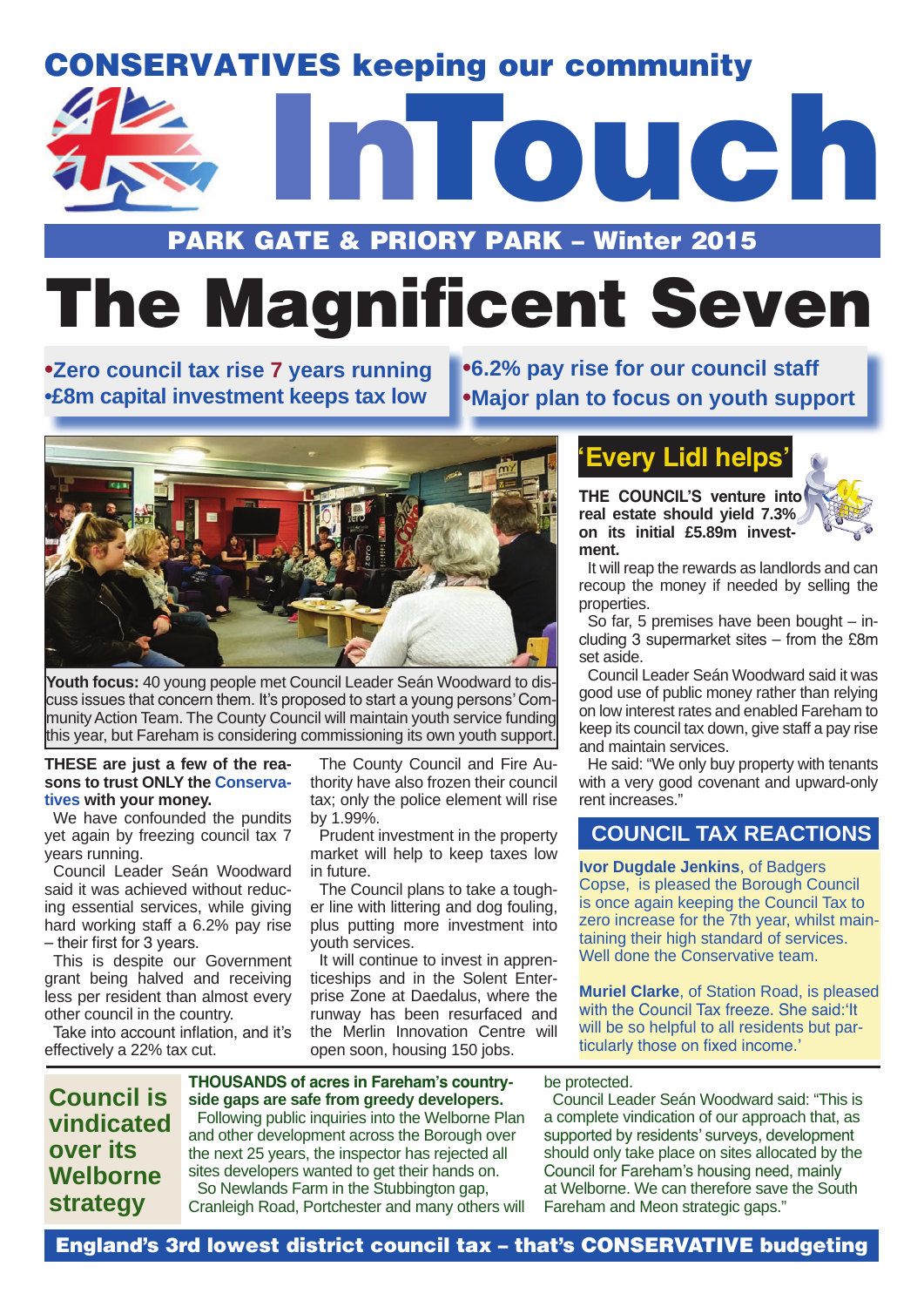## 2 InTouch **Only a CONSERVATIVE COUNCIL can deliver the goods year after year InTouch 3**

#### **Safety issue resolved**

Concerns about safety of Brookfield School pupils who have to cross Bridge Road at the Allotment Road junction led to action by County Councillor Seán Woodward.

HCC officers did a site survey and agreed to his request to change the duty times for the crossing patrol, which will now operate from 7.45 am to 8.45am.

#### **Drainage problem**

A persistent drainage problem that annoyed residents in Pine Walk is being resolved.

Overflow from a gully between gardens and an area of trees had been causing damage.

Peter and Maureen Edwards from No 7 protested to the NHS, suspecting the gully belonged to them.

Councillor Brian Bayford added his support and eventually it was established that it was owned by the NHS.

"Work is to be undertaken to the area behind the lower numbered houses in Pine Walk to provide permanent piped drainage," he said.

Mr and Mrs Edwards said: "Brian Bayford has been very helpful throughout and we're sure his intervention has helped bring the matter to a positive conclusion."

#### **Protected trees**

All the trees in a planned area for homes on NHS land behind Pine Walk are protected.

Councillor Brian Bayford said they would be transferred to the Council before building work began.

> Whether you voted for us or not, your Conservative councillors promise the highest standards of service to every-WE SERVE YOU ALL one in the community. Contact us any time and we'll respond personally within 48 hours.



He added: "I hope discussions can be held with interested residents to establish the future of this area."

### **Mayor's charity ball**

The Mayor of Fareham, Councillor David Norris and Mayoress Mrs Pamela Norris, are holding their Charity Ball on Friday, March 27 at Ferneham Hall.Tickets are available from Councillor Norris on 023 92 614257.





**A STRETCH of the A27 from Bursledon Bridge to the top of the hill at Sarisbury Green is to be resurfaced in the first quarter of 2016.**

County Councillor Seán Woodward, who asked for the work to be done, said: "This is a scheme which I have been waiting to have implemented for many years and I am very pleased that it will be possible to improve

safety for both motorists and cyclists on this very busy road."

The third lane will be removed, making room for cycle lanes either side. Councillor Woodward said: "It goes back to the days when HGVs required a crawler lane so they could be overtaken by lighter vehicles. The crawler lane is generally used by law abiding drivers while others race past at high speeds to the top of the hill."

## Bridge Road crawler lane to go | Green light for £7m Western Wards leisure centre

**Marian Ellerton** 230 Botley Road Burridge SO31 1BL Tel: 01489 570774 email: mellerton@fareham. gov.uk

**PHOTO:** Saddled comfortably on Rocky, Josie Brooks watches as Shirley Harris receives the cheque from Susan Bayford, with Seán Woodward (left) and Brian Bayford.

**Seán Woodward** 8 Persian Drive Whiteley PO15 7BJ Tel: 01489 881030 email: sean.woodward@hants gov.uk

## **COUNTY COUNCILLOR Fareham Sarisbury**

## **BOROUGH COUNCILLORS Park Gate & Priory Park**



## COME AND JOIN US

It was shut down by highways officers after it failed to obtain a licence from Hampshire County Council in time, much to the disappointment of elderly residents living in the nearby Raglan Court sheltered housing. County Councillor Seán Woodward stepped in and

> If you support **Conservative** principles and would like to vote to select your Council and Parliamentary candidates, to attend social and political events or help us by delivering InTouch in your street, then why not join Park Gate Branch of Fareham Conservative Association? Please phone Marian Ellerton on 01489 570774. **Brian Bayford** 6 Abshot Manor Little Abshot Lane Titchfield Common PO14 4LN Tel: 01489 577772 email: bbayford@fareham.gov.uk

## **Care teams and extra beds bid to alleviate local hospital crisis**

**EXTRA beds and care teams are being provided in Fareham and Gosport areas in a bid to relieve the A & E crisis, which has stretched the NHS to breaking point.** There are numerous reasons:

•Shortage of GPs

•Changes by the last Labour Government to GP contracts for on-call services •Patients going to A & E who are either drunk or should be seeing their GPs •Bed blocking due to inadequate support in the community

To counter some of these, the Clincal Commissioning Group has used some of the Government's winter funding to provide 15 extra beds at Gosport War Memorial Hospital and 8 at Hawthorne Court.

The Office for Low Emission Vehicles funded 75% of the project, helped by Southern Electric. For about £6, a 15-20 minute charge can power a car for up to 62 miles. Parking is free while you are charging.

The CCG, in partnership with the County Council, has set up 4 integrated care teams – 2 in Fareham, 2 in Gosport – comprising district nurses, physiotherapists, occupational therapists, social workers and other care staff.

They will help residents in the community to avoid intensive hospital care and support people, mostly elderly, on discharge from a major hospital.

**A RIDING charity has received thousands of pounds to help raise its profile and provide riding for the disabled** Recently-established Shedfield Riding for the Disabled welcomed former Mayor of Fareham Councillor Susan Bayford and Sarisbury County Councillor Seán Woodward

to their stables recently.

Susan Bayford presented a cheque for £3,500 raised through her Mayor's Charity and Seán Woodward added £1,500 from his county councillor grant fund. Now that the group has £5,000 in the bank it is able to form a charity to carry out its work.

Shirley Harris, from the Shedfield Riding for the Disabled group, said: "It is a fantastic sport for people with disabilities. It helps them gain strength, confidence and enjoy social interaction too."

## They're off – disabled riders spurred by £5,000 grant



## Closed by council department, saved by its boss

**A TEMPORARY shop that failed to apply for a correct licence was saved by the boss of the council department that closed it.**

The pop-up Co-op in Middle Road, Park Gate was opened as the main store closed for a three-week refurbishment.

saved the store from closure by helping them negotiate more time.

Tina Maggs, who lives nearby, said: "I called Councillor Woodward and he attended within minutes to see the issue for himself. I am delighted that he



responded so quickly and sorted the problem out for us all."

Councillor Woodward, who is in charge of roads at the County Council, agreed it was necessary to take a pragmatic view given the temporary nature of the shop and the needs of elderly residents, many of whom couldn't walk further to buy necessities.

He said: "While technically Co-op breached the rules and should have obtained a licence, I agreed with highway officers that they could stay open and gave them 48 hours to obtain the necessary licence. "My priority is to help the elderly residents to enjoy

the basic service that Co-op has been thoughtful enough to provide for a few weeks while their store is refurbished."

**PHOTO:** Seán Woodward popped in to talk to Co-op staff and customers.

**DETAILED plans for the prestigious new Western Wards Leisure Centre have been approved by Fareham planners and it is due for completion in May 2016.** Councillor Brian Bayford, who serves on the members'



and officers' working group, said public consultation had taken place on the design before it was given detailed consent by the Planning Committee on January 28.

fices and plant room and car park.

Because of topography of the site, the building has been designed with a sweeping roof to complement the level changes.

The building at Coldeast, Sarisbury will incorporate main and teaching pools, fitness suite, spinning and dance studios, wet and dry changing facilities, foyer, ancillary of-The external walls will be constructed of blue rain screen cladding, and a glazed curtain walling system; these materials are simple and give the building a lightweight appearance.

The layout is simple and easy to get around with glazing around the pool hall creating a visual link from outside the building.



**A NEW charging point for the growing number of electric vehicles has been opened by Fareham Council in the Civic Way north car park.**

## Plug-in point